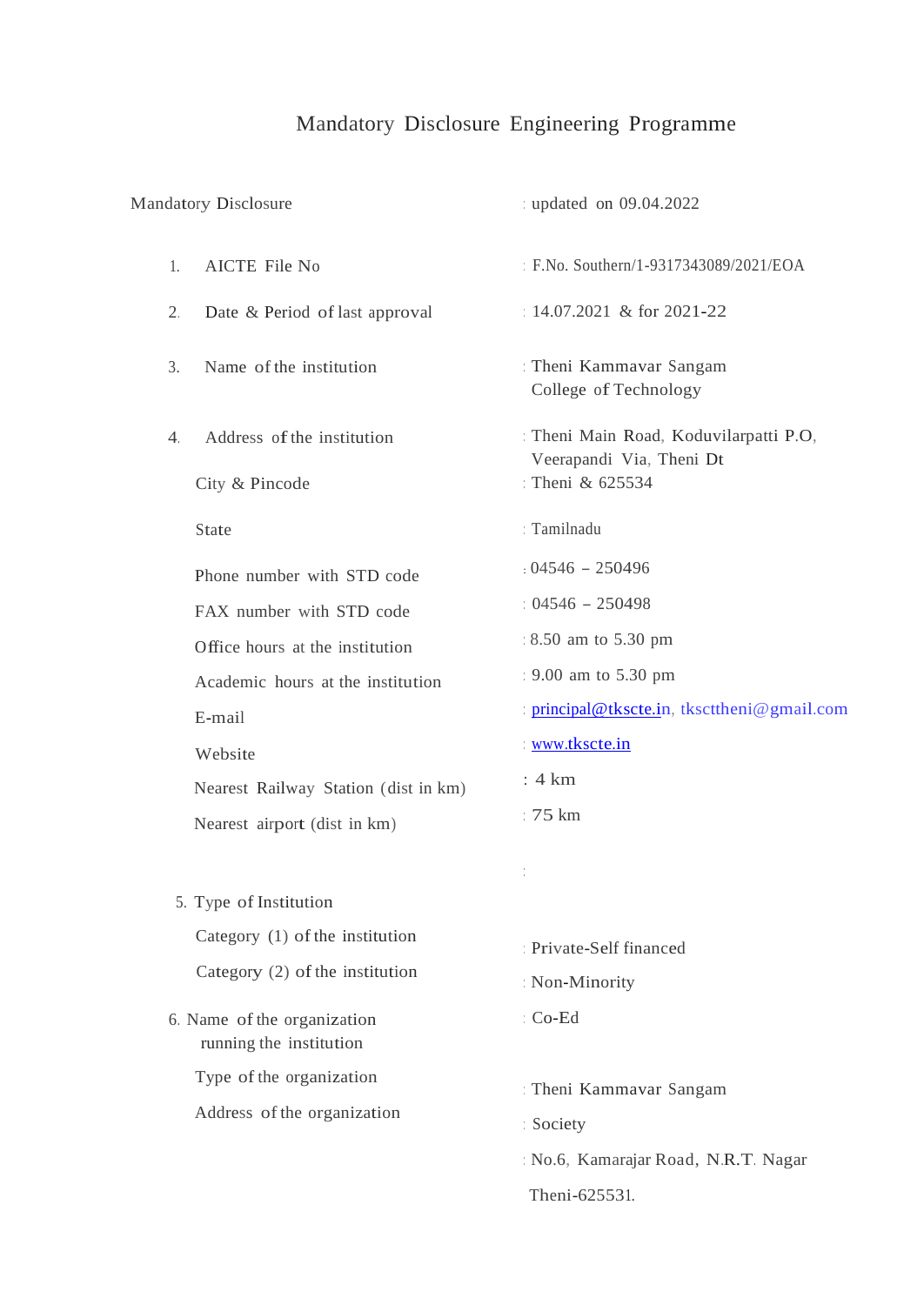| Registered with             | District Registrar, Madurai |
|-----------------------------|-----------------------------|
| <b>Registration Date</b>    | 13.05.1972                  |
| Website of the organization | www.tkscte.in               |
|                             |                             |

- 7. Name of the affiliating University Address Website Latest Affiliation Period
- 8. Name of Principal/ Director Name of Principal Exact Designation Phone number with STD code FAX number with STD code E-mail Highest Degree Field of Specialization

: Anna University, Chennai : Guindy, Chennai-25 : [www.annauniv.edu](http://www.annauniv.edu/) : 2021-2022

: Dr.V.Srinivasa Raghavan : Principal :  $04546 - 250497$ : 04546 - <sup>250498</sup> : [principaltksct@gmail.com](mailto:principaltksct@gmail.com) :Ph.D : Image Processing

| SL No.         | Name                                 | Category               | Present professional position                             |
|----------------|--------------------------------------|------------------------|-----------------------------------------------------------|
|                |                                      |                        |                                                           |
| $\mathbf{1}$   | Mr. S. Numperumal                    | Chairman               | Industrialist                                             |
| $\overline{2}$ | Mr. P. Ponnuchamy                    |                        | Industrialist                                             |
| $\overline{3}$ | Mr. R. Chandrasekaran                | <b>Society Members</b> | <b>Business</b>                                           |
| 4              | Mr. S. Ilango                        |                        | <b>Business</b>                                           |
| 5              | Mr. R. Varadharajalu                 | Professional           | IAS (retd), Fonner Chief<br>Secretary, Govt. of Tamilnadu |
| $\sqrt{2}$     | Mr. G. Ramakrishnan                  | Professional           | IAS (retd.) State Information<br>Officer                  |
| $\tau$         | Dr. P. Surulinarayanasamy            | Professional           | Ford Motors, USA                                          |
| 8              | Mr. N. Kasthuri                      | Professional           | Industrialist-Optical                                     |
| 9              | Mr. T.R. Dinakaran                   | Professional           | <b>Industrialist-Textiles</b>                             |
| 10             | Padmabushan R.<br>Varadharajaperumal | Academician            | Former Scientist, ISRO                                    |

#### 9. Governing Board Members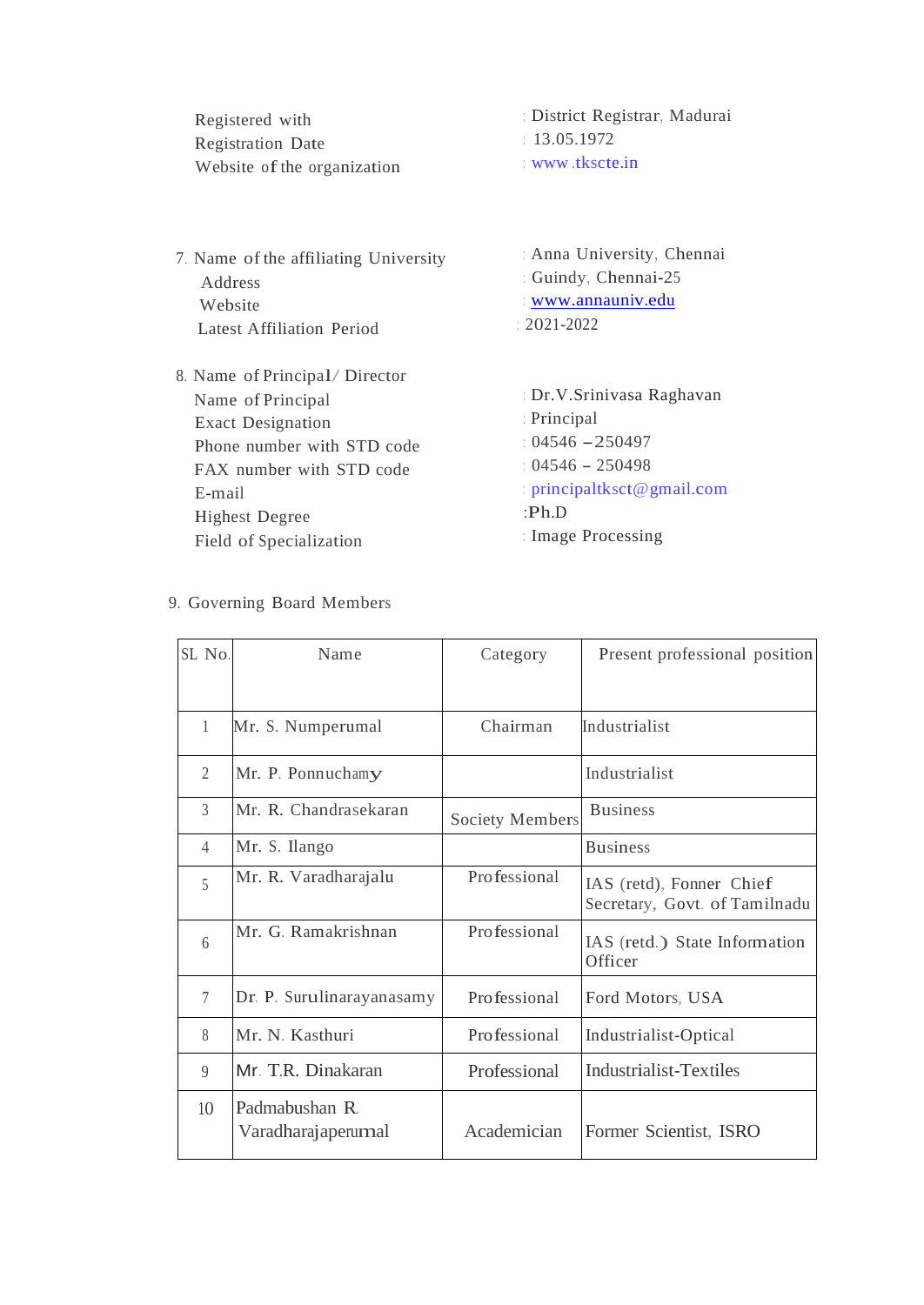| 11 | Dr. S. Salivahanan       | Academician         | Vice Chancellor, Vel<br>Tech University, Chennai |
|----|--------------------------|---------------------|--------------------------------------------------|
| 12 | Dr. B. Ramamoorthy       | Academician         | [Adviser, PSG Institutions]                      |
| 13 | Dr. M. Gurusamy          | Academician         | Former Principal, CIT,<br>Coimbatore             |
| 14 | Dr. V Srinivasa Raghavan | Member<br>Secretary | Principal, TKSCT                                 |

Frequency of meetings & date of last meeting: Twice in a year

8. Academic Ad visory Body

| SL No | Name                    | Category     | Designation           |
|-------|-------------------------|--------------|-----------------------|
|       | Dr.V.Srinivasa Raghavan | Chairman     | Principal             |
|       | Dr. P.N. Rajnarayanan   | Academic     | Prof/EEE              |
|       | Mr. D. Ananth           |              | HOD-CSE               |
| 4     | Mr. T. Marutharaj       | Heads of the | HOD-ECE               |
| 5     | Mr. V. Natarajan        | Departments  | HOD-EEE               |
| 6     | Mr. S. Pandi            |              | HOD-MECH              |
|       | Mr. M. Sivakumar        |              | HOD-CIVIL             |
| 8     | Dr. K. Suganya          |              | <b>HOD-Humanities</b> |

Frequency of meetings & date of last meeting: Monthly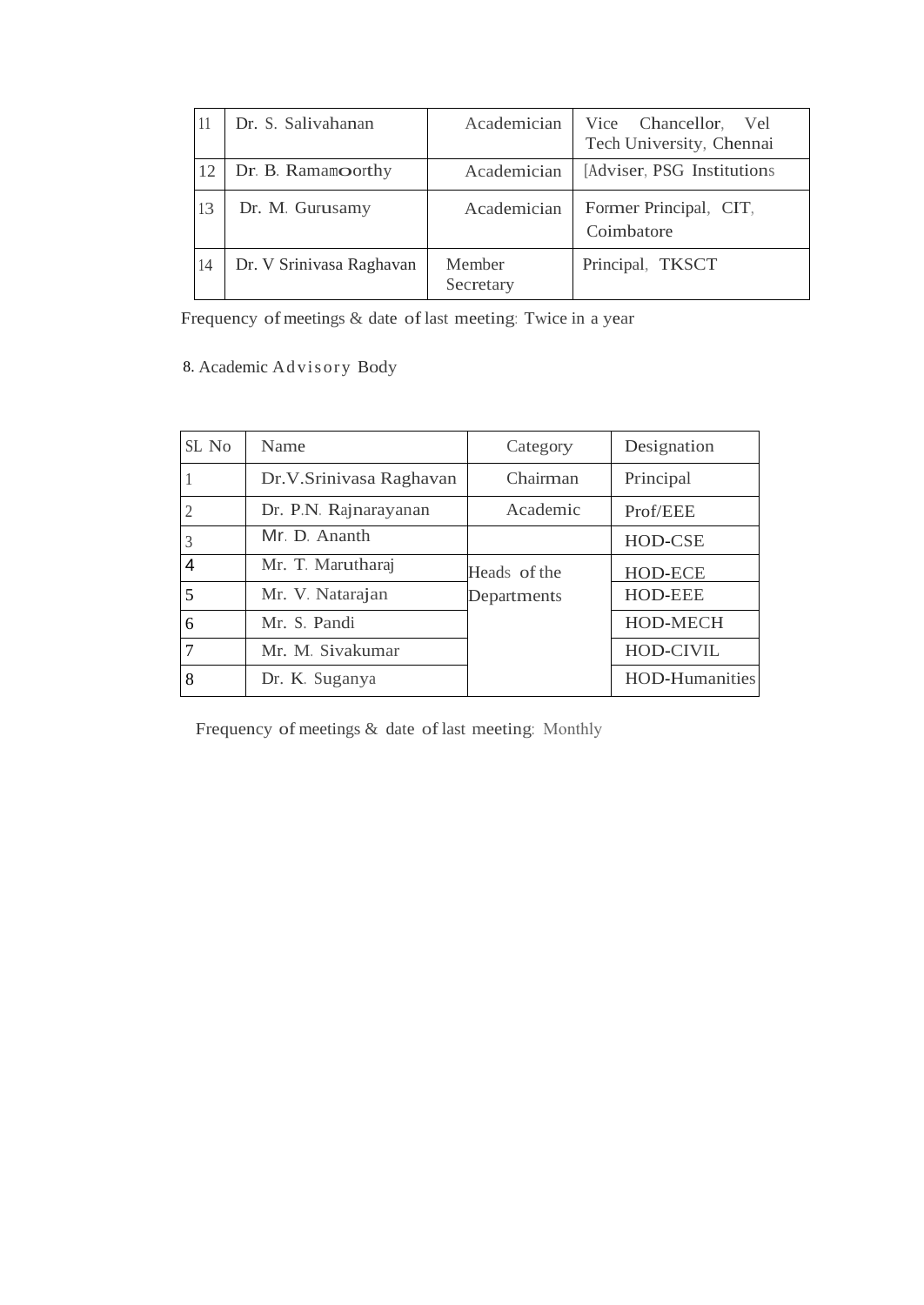#### 9. Organizational Chart



10. Student feedback mechanism on institutional Governance and faculty performance

A student feedback mechanism is available in the institution. Twice in a semester, the students provide the feedback of faculty in the prescribed format.

## 11. Grievance redressal mechanism

- The management gives the utmost attention to the grievance from staff and students **El** The complaints and suggestions are carefully considered.
- In case of any indiscipline, the Principal constitutes an enquiry committee and submit the recommendation and action to be taken by the management.
- The class committee meetings are held regularly in which students grievances are noted and remedial measures taken.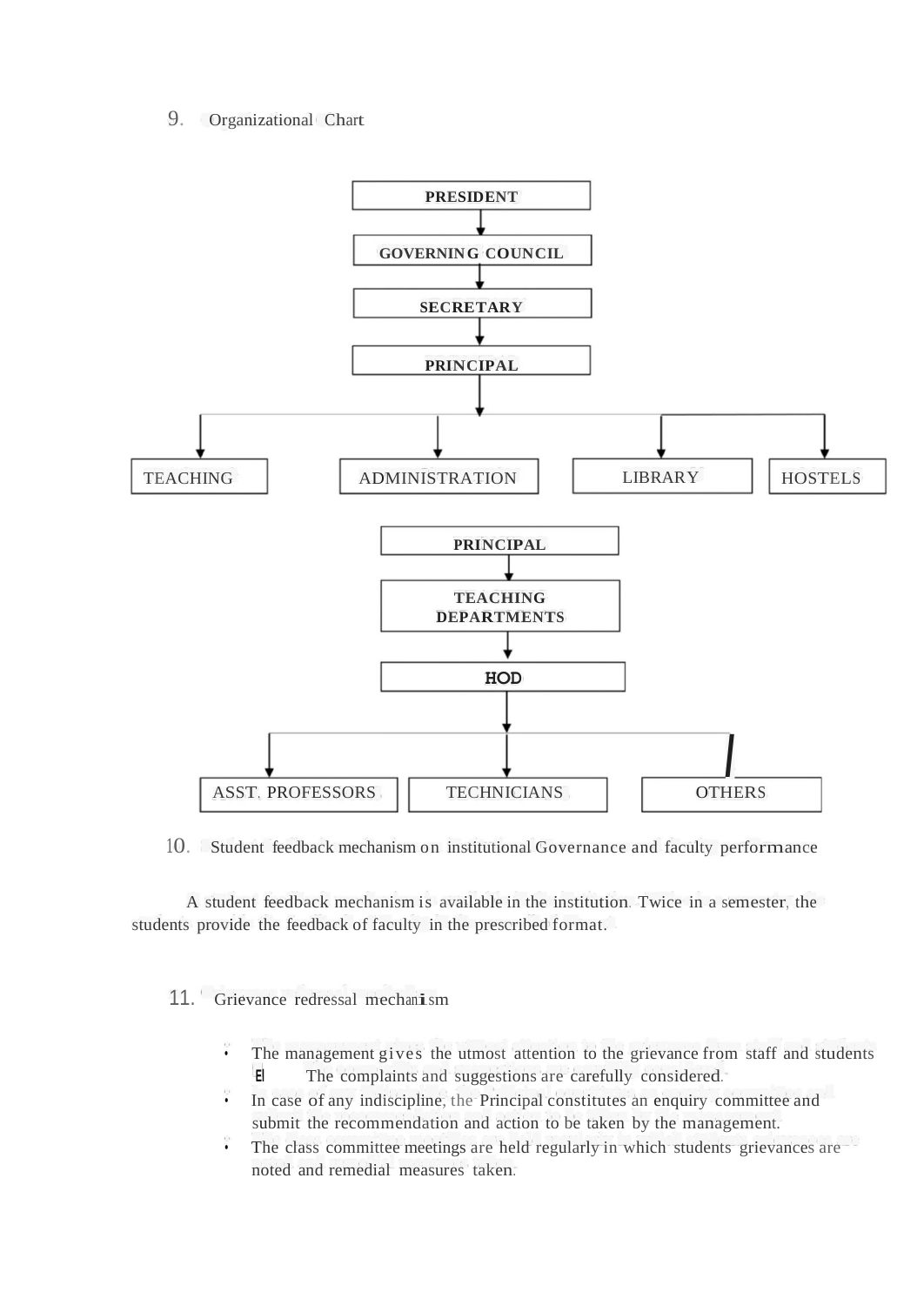## 12 Department wise details

## UNDERGRADUATE COURSES

| Name of the Department         | : Computer Science and Engineering |
|--------------------------------|------------------------------------|
| Course                         | ∸B.F                               |
| Level                          | $\cdot$ UG                         |
| I Year approval by the council | : File No: 06/05/TN/ENGG./2007/10. |
|                                | 12.07.2007                         |

Year Wise sanctioned intake

| Year              | 2021-22 | 2020-21 | 2019-20 | 2018-19 |
|-------------------|---------|---------|---------|---------|
| Sanctioned Intake | 60      | 60      | 60      | 60      |

Year wise actual admissions

| Year                     | 2021-22 | 2020-21 | 2019-20 | 2018-19 |
|--------------------------|---------|---------|---------|---------|
| <b>Actual Admissions</b> |         |         |         |         |

Name of the Department Course Level Iyear approval by the council : Electronics and Communication Engineering :B.E

:UG

: File No: 06/05/TN/ENGG./2007/10, 12.07.2007

Year Wise sanctioned intake

| Year              | 2021-22 | 2020-21 | 2019-20 | 2018-19 |
|-------------------|---------|---------|---------|---------|
| Sanctioned Intake | 60      | 120     | 120     | 120     |

Year wise actual admissions

| Year                     | 2021-22 | 2020-21 | 2019-20 | 2018-19 |
|--------------------------|---------|---------|---------|---------|
| <b>Actual Admissions</b> | 43      | ل       |         | 24      |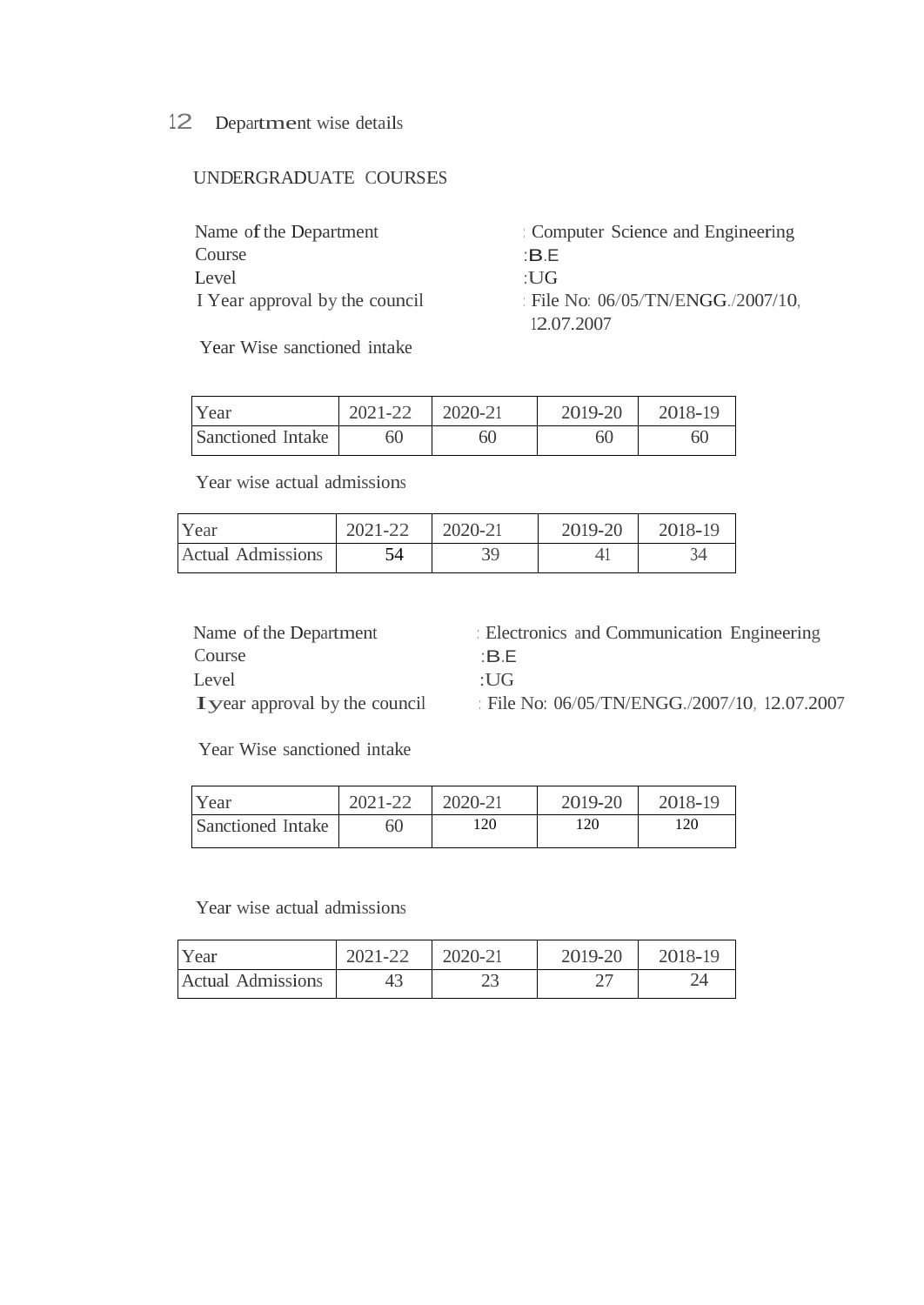| Name of the Department         | : Electrical and Electronics Engineering         |
|--------------------------------|--------------------------------------------------|
| Course                         | $\cdot$ BE                                       |
| Level                          | 'IJG                                             |
| I Year approval by the council | : File No: $06/05/TN/ENGG./2007/10$ , 12.07.2007 |

Year Wise sanctioned intake

| Year              | 2021-22 | 2020-21 | 2019-20 | 2018-19 |
|-------------------|---------|---------|---------|---------|
| Sanctioned Intake | 60      | 60      | 60      | 60      |

Year wise actual admissions

| Year                     | 2021-22 | 2020-21 | 2019-20 | 2018-19 |
|--------------------------|---------|---------|---------|---------|
| <b>Actual Admissions</b> |         | 99      |         |         |

Name of the Department Course Level I" year approval by the council : Mechanical Engineering :B.E :UG : File No: 06/05/TN/ENGG./2007/10, 12.07.2007

Year Wise sanctioned intake

| Year              | 2021-22 | 2020-21 | 2019-20 | 2018-19 |
|-------------------|---------|---------|---------|---------|
| Sanctioned Intake | 90      | 120     | 120     | 120     |

Year wise actual admissions

| Year                     | 2021-22 | 2020-21 | 2019-20 | 2018-19 |
|--------------------------|---------|---------|---------|---------|
| <b>Actual Admissions</b> | 70      |         |         |         |

| Name of the Department               | Civil Engineering                                |
|--------------------------------------|--------------------------------------------------|
| Course                               | $\cdot$ BE                                       |
| Level                                | 'I IG                                            |
| <b>Tyear approval by the council</b> | : File No: $06/05/TN/ENGG$ ./2007/10, 30.06.2009 |

Year Wise sanctioned intake

| Year              | 2021-22 | 2020-21 | 2019-20 | 2018-19 |
|-------------------|---------|---------|---------|---------|
| Sanctioned Intake | 60      | 60      | 60      | 60      |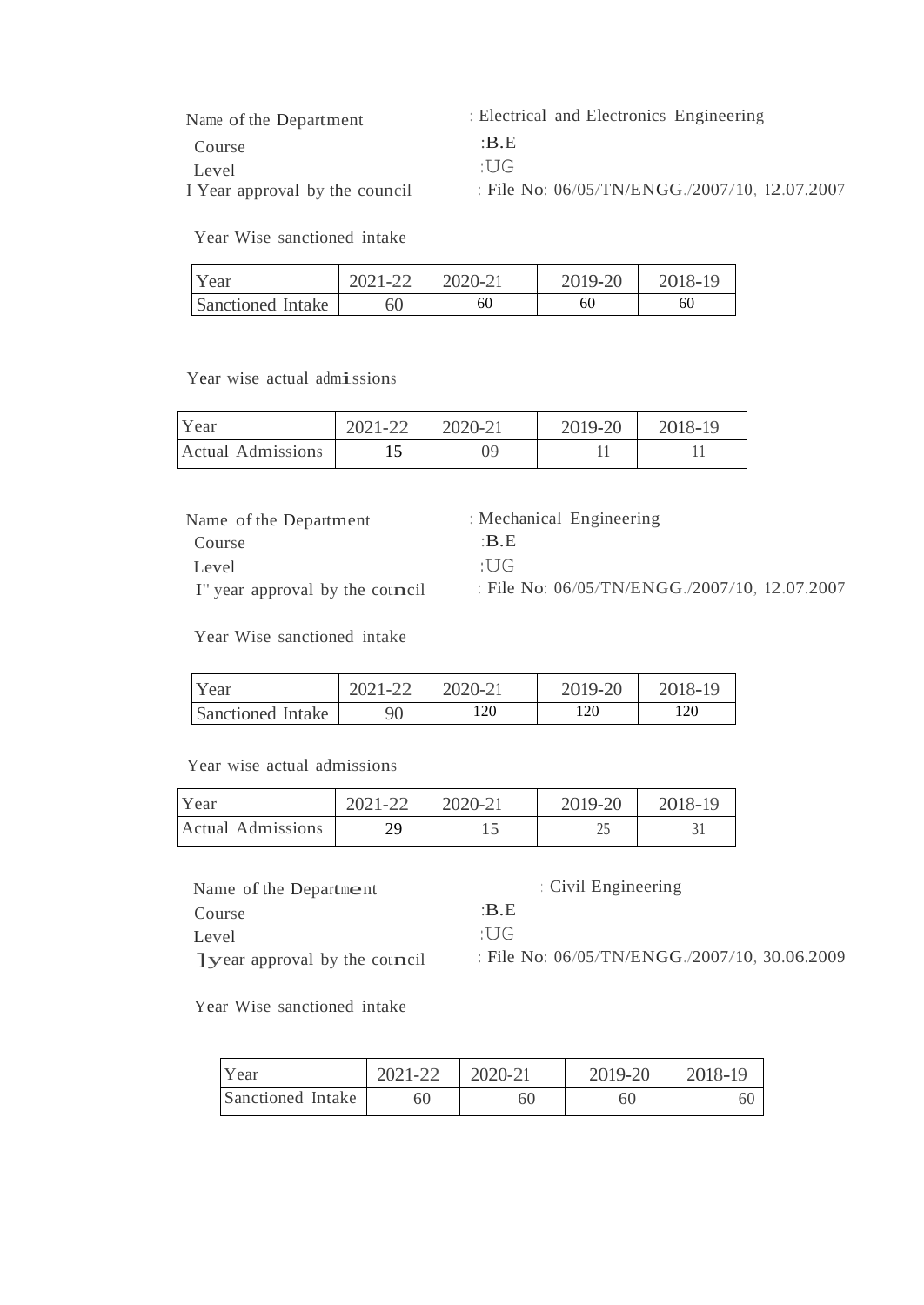Year wise actual admissions

| Year              | 2021-22 | 2020-21 | 2019-20 | 2018-19 |
|-------------------|---------|---------|---------|---------|
| Actual Admissions |         |         |         |         |

### **POSTGRADUATE COURSES**

Name of the Department Course ]year approval by the council Year Wise sanctioned intake

: VLSI Design

: M.E Level

: F.No: Southern/1-705038182/2012/EOA, 10.05.2012

| Year              | $2021 - 22$ | $2020 - 21$ |
|-------------------|-------------|-------------|
| Sanctioned Intake |             |             |

Year wise actual admissions

| Year              | $2021 - 22$ | $2020 - 21$ |
|-------------------|-------------|-------------|
| Actual Admissions | 03          | 04          |

13. Department wise teaching faculty

| <b>CSE</b>        | : click here http://tkscte.in/staff.php?id=1 |
|-------------------|----------------------------------------------|
| <b>ECE</b>        | : click here http://tkscte.in/staff.php?id=2 |
| <b>EEE</b>        | : click here http://tkscte.in/staff.php?id=3 |
| <b>MECHANICAL</b> | : click here http://tkscte.in/staff.php?id=4 |
| <b>CIVIL</b>      | : click here http://tkscte.in/staff.php?id=5 |
|                   |                                              |

14. Admission Quota

| Entrance test/admission criteria | No entrance test in Tamilnadu. The admission is based                               |
|----------------------------------|-------------------------------------------------------------------------------------|
|                                  | on the marks obtained $(M+P+C)$ in +2 examinations.                                 |
| Fees in rupees                   | : For GQ-Rs.50,000/=                                                                |
|                                  | For MQ $-Rs.85,000 \n\overline{\smash{\succ}}$<br>As fixed by the Govt of Tamilnadu |
| Admission calendar               | : July to June                                                                      |
| PIO quota                        | : No                                                                                |